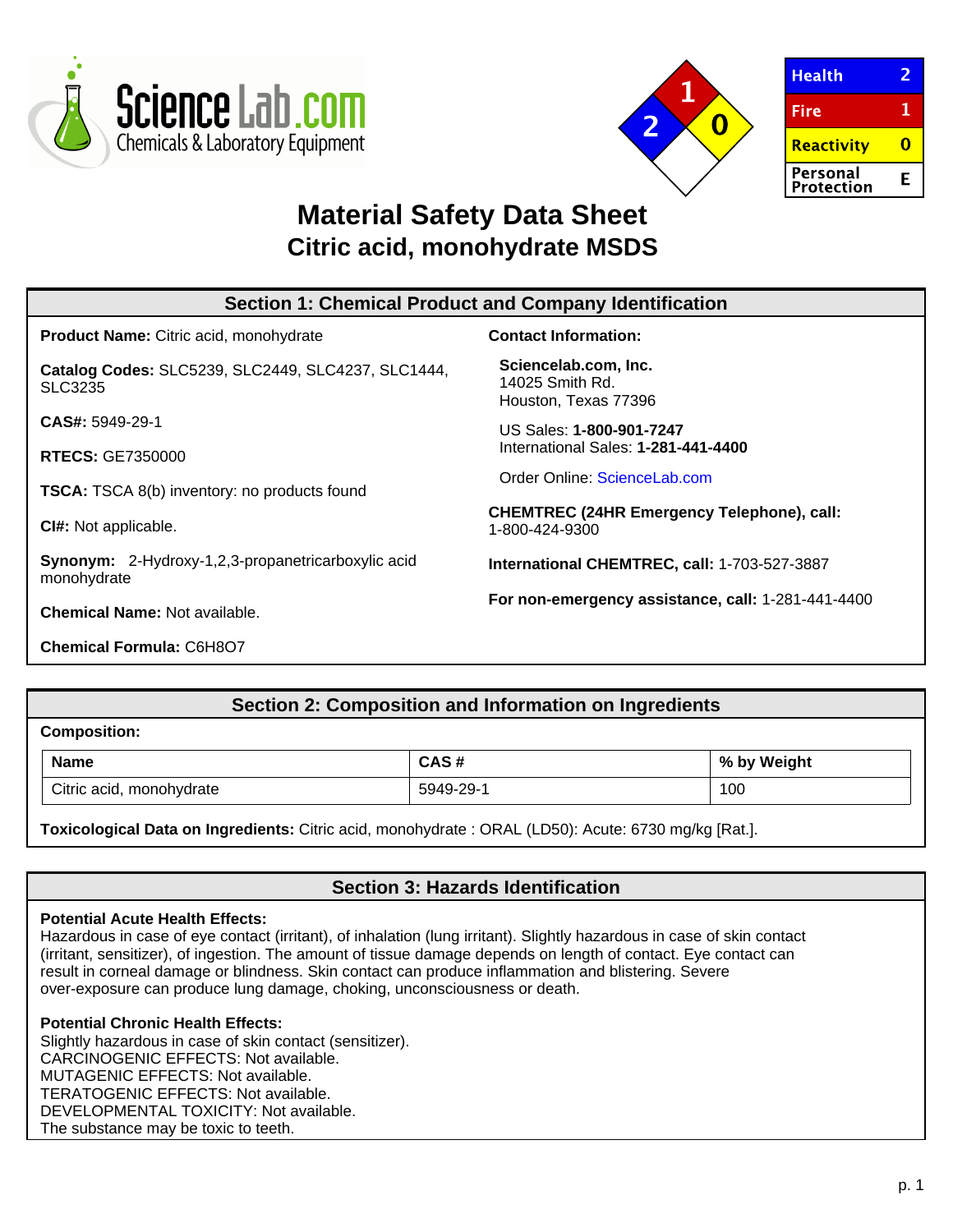Repeated or prolonged exposure to the substance can produce target organs damage. Repeated exposure of the eyes to a low level of dust can produce eye irritation. Repeated skin exposure can produce local skin destruction, or dermatitis. Repeated inhalation of dust can produce varying degree of respiratory irritation or lung damage.

# **Section 4: First Aid Measures**

### **Eye Contact:**

Check for and remove any contact lenses. In case of contact, immediately flush eyes with plenty of water for at least 15 minutes. Cold water may be used. Get medical attention.

### **Skin Contact:**

In case of contact, immediately flush skin with plenty of water. Cover the irritated skin with an emollient. Remove contaminated clothing and shoes. Cold water may be used.Wash clothing before reuse. Thoroughly clean shoes before reuse. Get medical attention.

### **Serious Skin Contact:**

Wash with a disinfectant soap and cover the contaminated skin with an anti-bacterial cream. Seek medical attention.

### **Inhalation:**

If inhaled, remove to fresh air. If not breathing, give artificial respiration. If breathing is difficult, give oxygen. Get medical attention.

### **Serious Inhalation:** Not available.

### **Ingestion:**

Do NOT induce vomiting unless directed to do so by medical personnel. Never give anything by mouth to an unconscious person. Loosen tight clothing such as a collar, tie, belt or waistband. Get medical attention if symptoms appear.

### **Serious Ingestion:** Not available.

## **Section 5: Fire and Explosion Data**

**Flammability of the Product:** May be combustible at high temperature.

**Auto-Ignition Temperature:** Not available.

**Flash Points:** Not available.

**Flammable Limits:** LOWER: 8%

**Products of Combustion:** These products are carbon oxides (CO, CO2).

### **Fire Hazards in Presence of Various Substances:**

Flammable in presence of open flames and sparks, of oxidizing materials, of reducing materials. Slightly flammable to flammable in presence of heat, of combustible materials.

### **Explosion Hazards in Presence of Various Substances:**

Risks of explosion of the product in presence of mechanical impact: Not available. Risks of explosion of the product in presence of static discharge: Not available.

### **Fire Fighting Media and Instructions:**

SMALL FIRE: Use DRY chemical powder.

LARGE FIRE: Use water spray, fog or foam. Do not use water jet.

### **Special Remarks on Fire Hazards:**

Material in powder form, capable of creating a dust explosion. As with most organic solids, fire is possible at elevated temperatures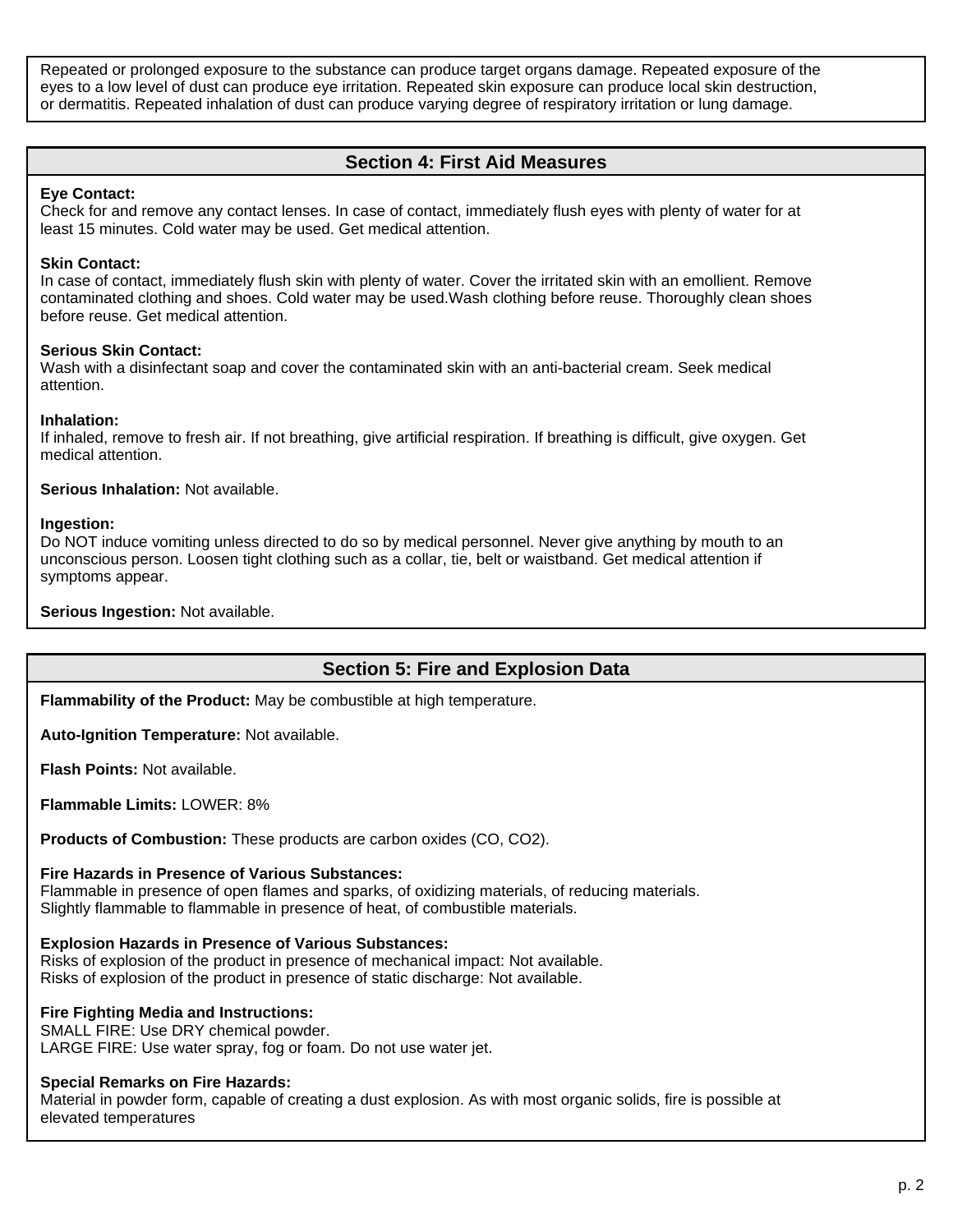# **Section 6: Accidental Release Measures**

### **Small Spill:**

Use appropriate tools to put the spilled solid in a convenient waste disposal container. If necessary: Neutralize the residue with a dilute solution of sodium carbonate. Finish cleaning by spreading water on the contaminated surface and dispose of according to local and regional authority requirements.

### **Large Spill:**

Stop leak if without risk. Do not get water inside container. Do not touch spilled material. Use water spray to reduce vapors. Prevent entry into sewers, basements or confined areas; dike if needed. Eliminate all ignition sources. Call for assistance on disposal. Neutralize the residue with a dilute solution of sodium carbonate. Finish cleaning by spreading water on the contaminated surface and allow to evacuate through the sanitary system.

# **Section 7: Handling and Storage**

### **Precautions:**

Keep away from heat. Keep away from sources of ignition. Ground all equipment containing material. Do not ingest. Do not breathe dust. Wear suitable protective clothing If ingested, seek medical advice immediately and show the container or the label. Avoid contact with skin and eyes Keep away from incompatibles such as oxidizing agents, reducing agents, alkalis.

**Storage:** Keep container tightly closed. Keep container in a cool, well-ventilated area.

# **Section 8: Exposure Controls/Personal Protection**

### **Engineering Controls:**

Use process enclosures, local exhaust ventilation, or other engineering controls to keep airborne levels below recommended exposure limits. If user operations generate dust, fume or mist, use ventilation to keep exposure to airborne contaminants below the exposure limit.

### **Personal Protection:**

Safety glasses. Lab coat. Gloves (impervious). Dust respirator. Be sure to use an approved/certified respirator or equivalent. The dust respirator should be used for conditions where exposure has exceeded recommended exposure limits, dust is apparent, and engineering controls(adequate ventilation) are not feasible.

### **Personal Protection in Case of a Large Spill:**

Splash goggles. Full suit. Dust respirator. Boots. Gloves. A self contained breathing apparatus should be used to avoid inhalation of the product. Suggested protective clothing might not be sufficient; consult a specialist BEFORE handling this product.

**Exposure Limits:** Not available.

# **Section 9: Physical and Chemical Properties**

**Physical state and appearance:** Solid. (Solid crystalline powder.)

**Odor:** Not available.

**Taste:** Acid. (Strong.)

**Molecular Weight:** 210.14 g/mole

**Color:** Colorless.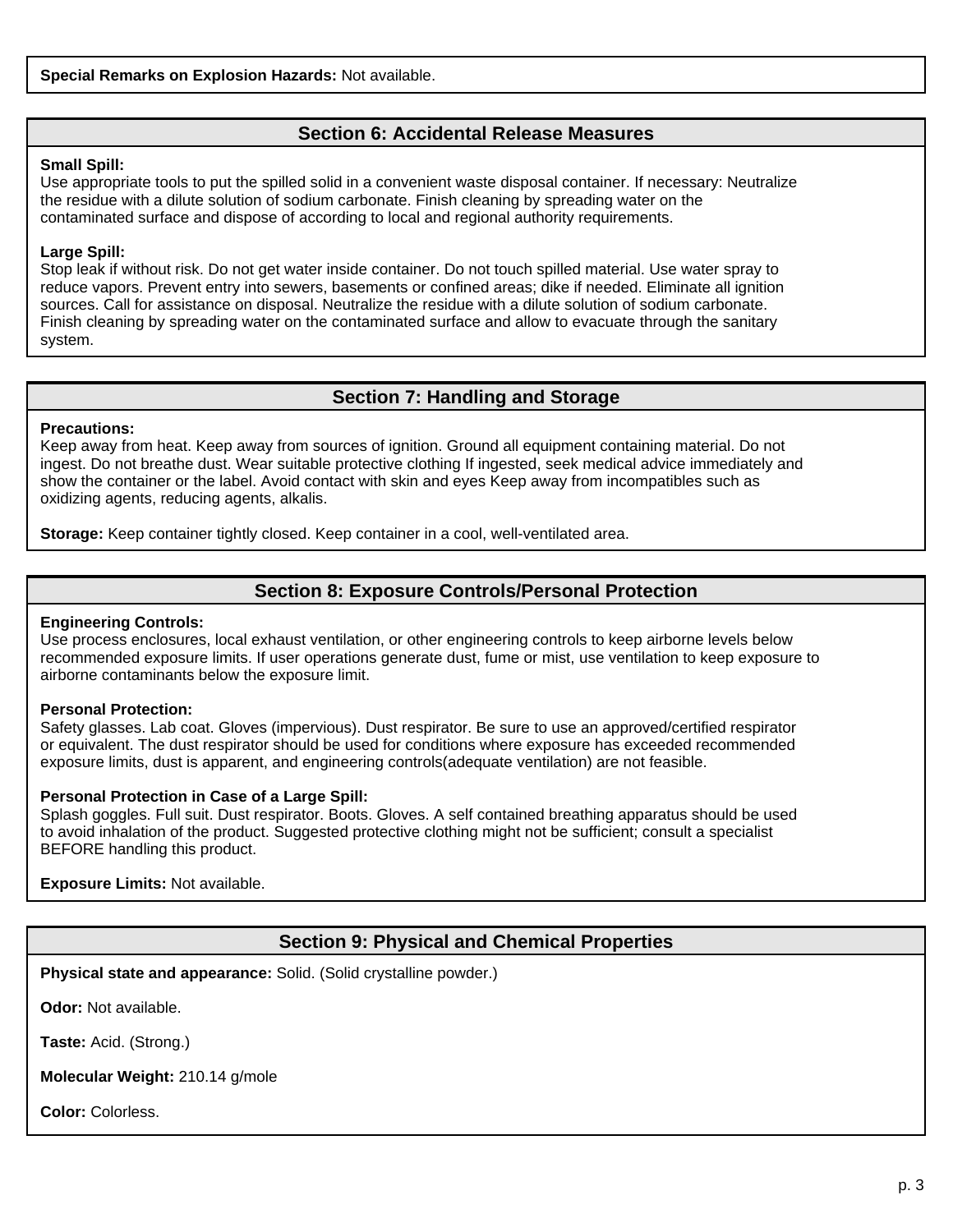**pH (1% soln/water):** 3 [Acidic.]

**Boiling Point:** Not available.

**Melting Point:** Decomposes. (45°C or 113°F)

**Critical Temperature:** Not available.

**Specific Gravity:** 1.54 (Water = 1)

**Vapor Pressure:** Not applicable.

**Vapor Density:** Not available.

**Volatility:** Not available.

**Odor Threshold:** Not available.

**Water/Oil Dist. Coeff.:** Not available.

**Ionicity (in Water):** Not available.

**Dispersion Properties:** See solubility in water, methanol, diethyl ether.

### **Solubility:**

Easily soluble in cold water, hot water. Partially soluble in methanol, diethyl ether. Insoluble in n-octanol.

# **Section 10: Stability and Reactivity Data**

**Stability:** The product is stable.

**Instability Temperature:** Not available.

**Conditions of Instability:** Excess heat, incompatible materials, moisture/moisture air. Slightly deliquescent in moist air

**Incompatibility with various substances:** Reactive with oxidizing agents, reducing agents, metals, alkalis.

**Corrosivity:** Not available.

### **Special Remarks on Reactivity:**

Incompatible with oxidizing agents, potassium tartrate, alkali, alkaline earth carbonates and bicarbonates, acetates, and sulfides, metal nitrates

**Special Remarks on Corrosivity:** Not available.

**Polymerization:** Will not occur.

# **Section 11: Toxicological Information**

**Routes of Entry:** Inhalation. Ingestion.

**Toxicity to Animals:** Acute oral toxicity (LD50): 6730 mg/kg [Rat.].

**Chronic Effects on Humans:** May cause damage to the following organs: teeth.

**Other Toxic Effects on Humans:** Hazardous in case of inhalation (lung irritant).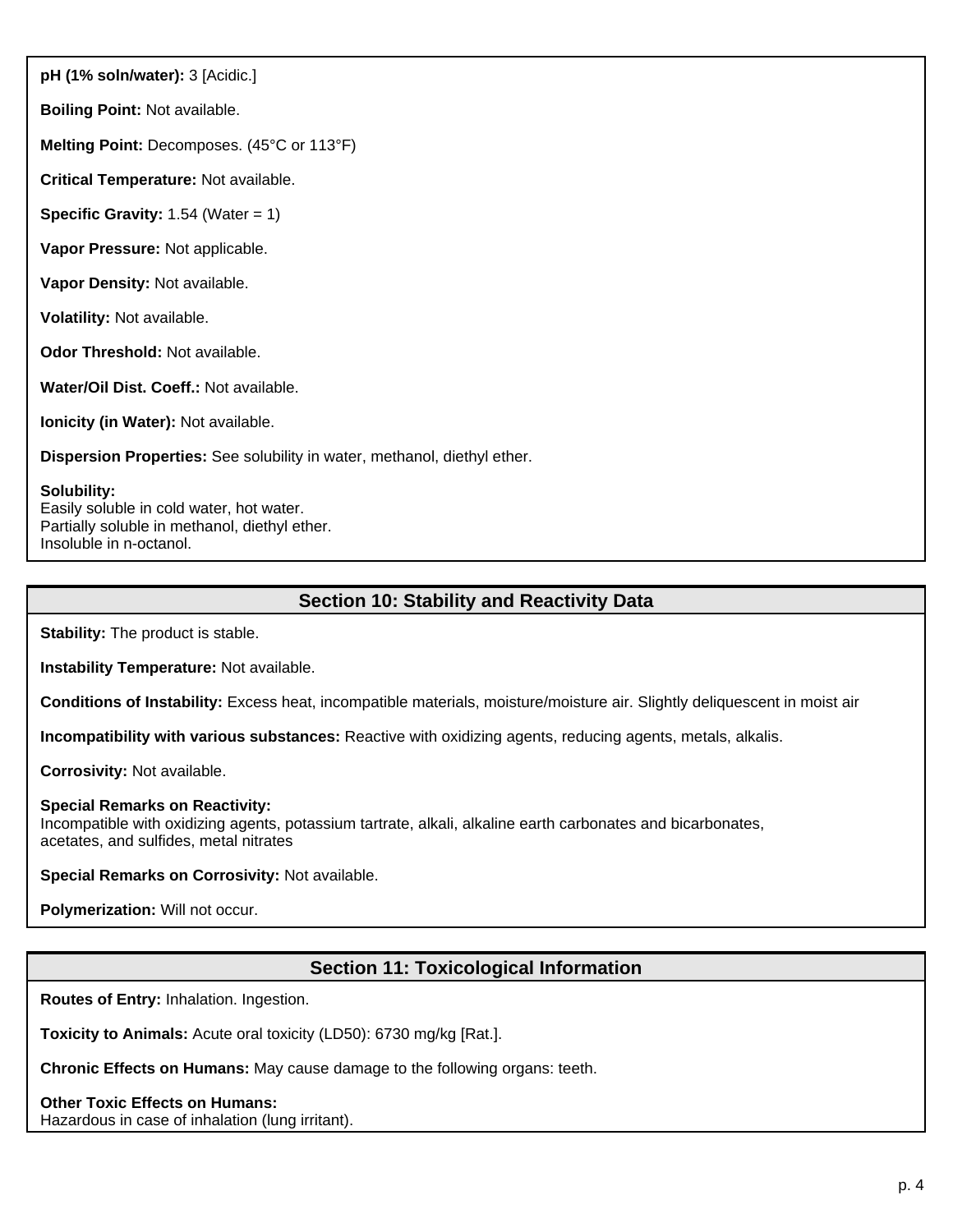Slightly hazardous in case of skin contact (irritant, sensitizer), of ingestion.

**Special Remarks on Toxicity to Animals:** Not available.

**Special Remarks on Chronic Effects on Humans:** Not available.

### **Special Remarks on other Toxic Effects on Humans:**

Acute Potential Health Effects:

Skin: Causes mild to moderate skin irritation. May cause skin sensitization, an allergic reaction, which becomes evident upon re-exposure to this material.

Eyes: Causes moderate to severe eye irritation and possible injury.

Ingestion: May cause gastrointestinal (digestive) tract irritation with nausea, vomiting, diarrhea. Excessive intake may cause erosion of teeth and hypocalcemia (calcium deficiency in blood). May affect behavior/central nervous system (tremor, convulsions, muscle contraction or spasticity).

Inhalation: Causes moderate respiratory tract and mucous membrane irritation.

Chronic Potential Health Effects:

Frequent intake of citrated beverages may cause erosion of dental enamel and irritation of mucous membranes.

# **Section 12: Ecological Information**

**Ecotoxicity:** Not available.

**BOD5 and COD:** Not available.

### **Products of Biodegradation:**

Possibly hazardous short term degradation products are not likely. However, long term degradation products may arise.

**Toxicity of the Products of Biodegradation:** The product itself and its products of degradation are not toxic.

**Special Remarks on the Products of Biodegradation:** Not available.

## **Section 13: Disposal Considerations**

### **Waste Disposal:**

Waste must be disposed of in accordance with federal, state and local environmental control regulations.

## **Section 14: Transport Information**

**DOT Classification:** Not a DOT controlled material (United States).

**Identification:** Not applicable.

**Special Provisions for Transport:** Not applicable.

# **Section 15: Other Regulatory Information**

### **Federal and State Regulations:**

California prop. 65: This product contains the following ingredients for which the State of California has found to cause birth defects which would require a warning under the statute: No products were found. California prop. 65: This product contains the following ingredients for which the State of California has found to cause cancer which would require a warning under the statute: No products were found.

**Other Regulations:** Not available..

**Other Classifications:**